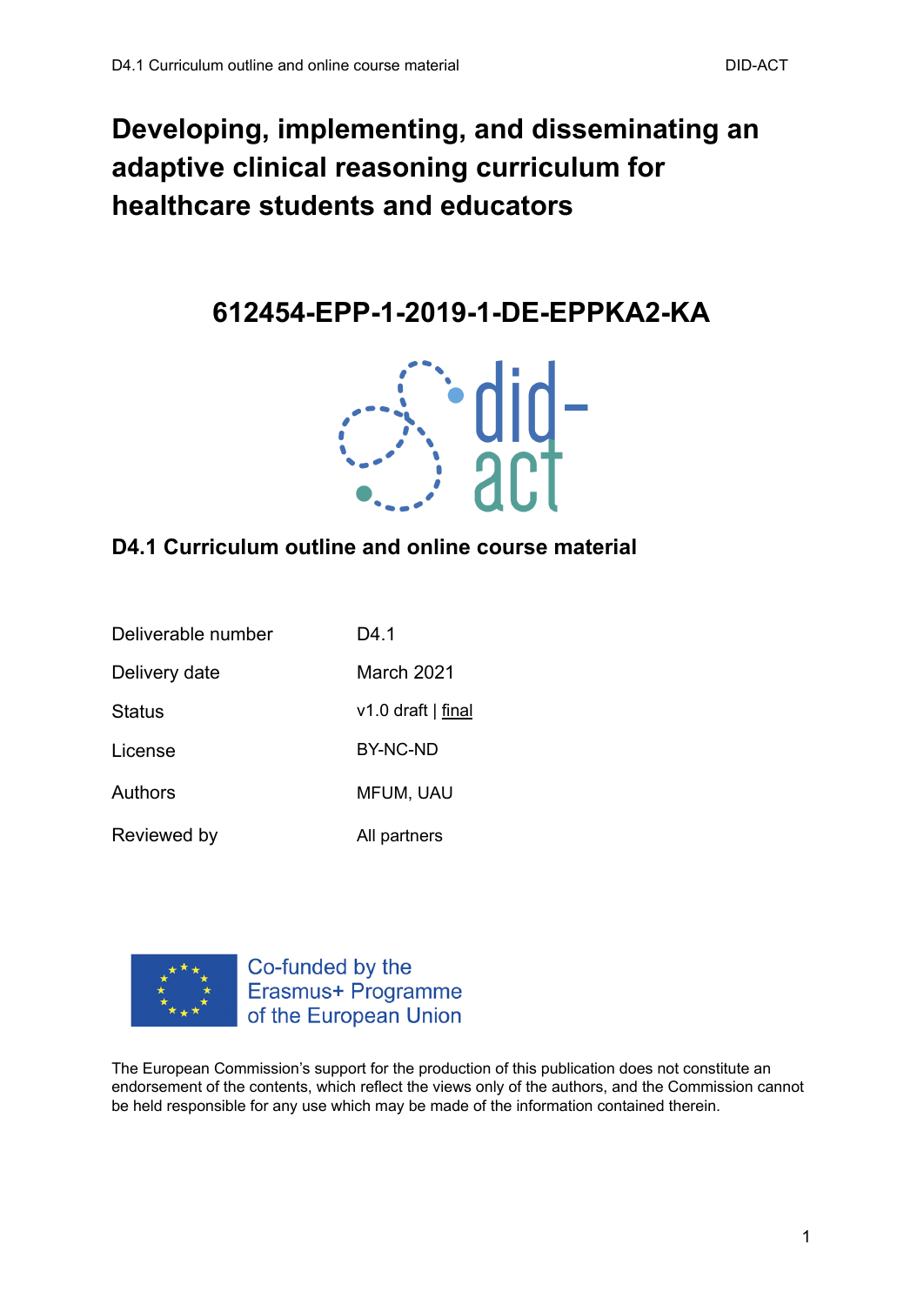| 1. Introduction                             | $\mathbf{2}$     |
|---------------------------------------------|------------------|
| 3. Quality criteria                         | $\boldsymbol{2}$ |
| 4. Methods                                  | $\boldsymbol{2}$ |
| 4.1 Development of the curricular blueprint | 3                |
| 4.2. Development of the learning units      | 3                |
| 5. Results                                  | 4                |
| 5.1 Curricular blueprint                    | 4                |
| 5.2. Student learning units                 | 4                |
| 5.3 Virtual patient collection              | 5                |
| <b>6. Conclusions</b>                       | 6                |
| 7. References                               | 6                |

### <span id="page-1-0"></span>1. Introduction

As part of deliverable 4.1. the DID-ACT partners and associate partners developed 25 learning units for undergraduate healthcare students on different clinical reasoning related topics. Target groups of these courses are students in the health professions on a novice (pre-clinical), intermediate, and advanced level. These learning units are designed to be implemented in a blended learning format and are aligned with the corresponding DID-ACT train-the-trainer courses. In the following sections we provide an overview about the conceptualization and development of the train-the-trainer learning units followed by descriptions of the student curriculum..

# <span id="page-1-1"></span>3. Quality criteria

The learning units developed for the student curriculum should be

- tailored and adaptable to the students' needs.
- easily accessible, applicable, and understandable.
- based on the DID-ACT curricular framework (D2.2).
- reviewed by all partners and additionally by associate partners.

# <span id="page-1-2"></span>4. Methods

The planning and development of the learning units of the student curriculum was closely aligned with the train-the-trainer courses  $(D3.1)$  $(D3.1)$  $(D3.1)$ .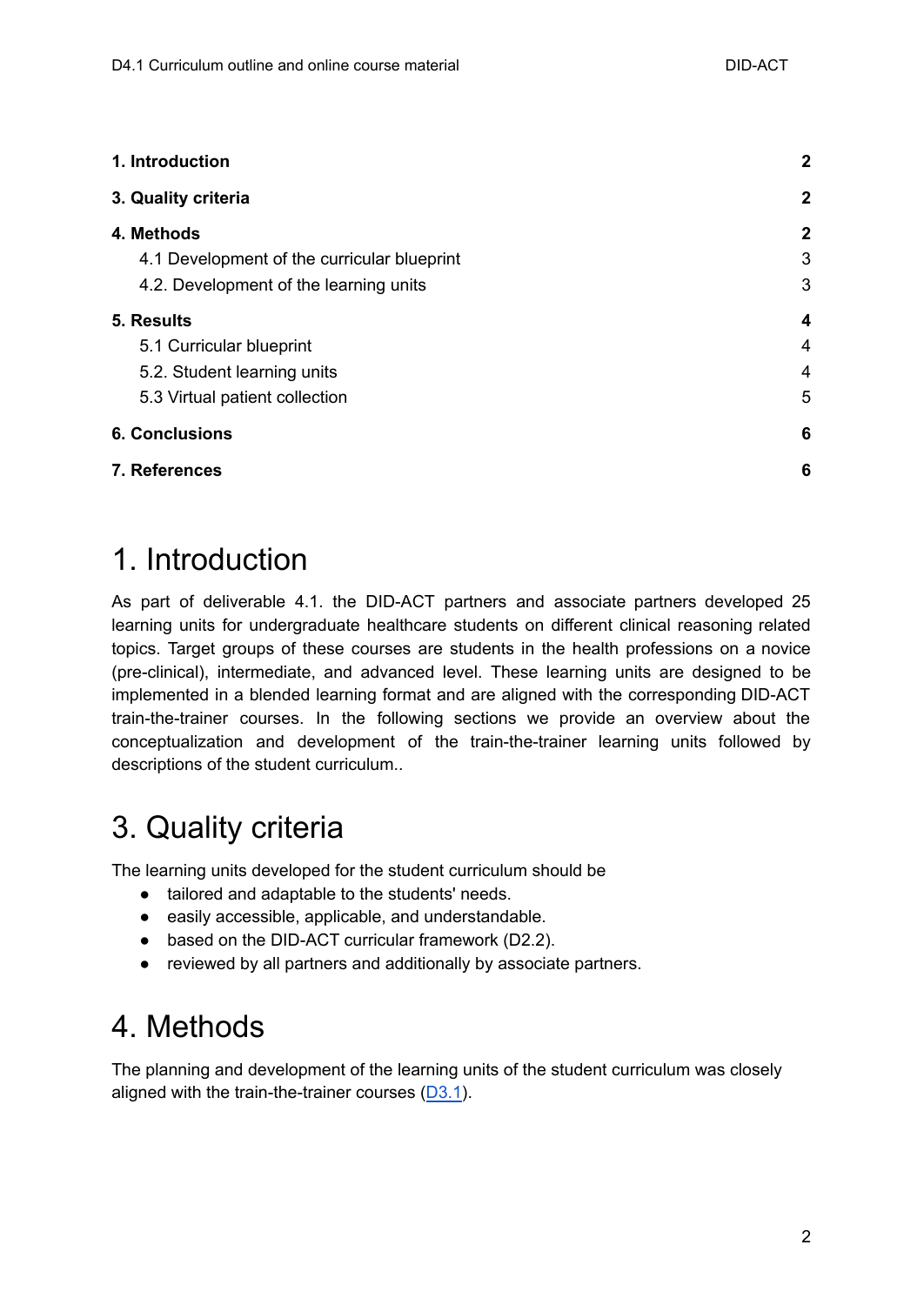#### <span id="page-2-0"></span>4.1 Development of the curricular blueprint

In the DID-ACT framework  $(D2.2)$  $(D2.2)$  we had defined overarching themes and learning objectives for the student learning units. Based on this framework and the identified barriers [1] and solutions for implementing a clinical reasoning curriculum, we developed a curricular blueprint at the beginning of this deliverable (see figure 1). The blueprint was drafted by UAU and MFUM and discussed and agreed upon by all partners and associate partners as part of D3.1 and D4.1.

### <span id="page-2-1"></span>4.2. Development of the learning units

For developing these 25 learning units we split our consortium into small teams of 3-6 persons, each working on one learning unit. As far as possible we made sure that in each team we had representatives of different professions, partner and associate partner institutions, and levels of expertise (including students). This allowed us to include different perspectives on each topic. Each team organized itself and presented updates of their group work during our bi-weekly team meetings. After a team had completed a learning unit we organized a peer [consulting](https://www.coverdale.de/fileadmin/Germany/Toolbox/Peer_consulting.pdf) process adapted to working remotely to receive feedback from the whole team and associate partners. Following the review process the learning units were revised by the development team and after final approval of the consortium implemented in our learning management system [Moodle](https://lms.did-act.eu). After testing and a final quality check the learning unit was published.

Each learning unit was implemented to be used in a guided / structured way if the learner is part of a planned blended learning course. In addition, it is also accessible in a self-directed way. The second option required some adaptations of the learning unit, as for example sample solutions had to be provided as feedback for assignments instead of a follow-up discussion during a synchronous meeting.

For all planned synchronous meetings, we made sure that these can either be implemented face-to-face or virtually.

To support and structure the work of the development teams MFUM and UAU provided a template that we used to specify the outline and content of each learning unit based on instructional principles [2,3,4]. A similar template has been introduced for the curriculum development at the medical school in Augsburg, which we translated and adapted to our needs. This template is publicly available for download on our [website](https://did-act.eu/wp-content/uploads/2021/11/LU-Template.xlsx) and includes the following information about each learning unit:

- Specific learning objectives, target group(s), required prior knowledge
- Title, description, group size, estimated workload/duration
- Synchronous and asynchronous learning phases
- Details for each phase with instructional steps, including types of instruction, description, method of instruction, duration, material needed, and possible adaptations
- Suggestions for assessment
- Outline for learning resources such as virtual patients / cases if required for this learning unit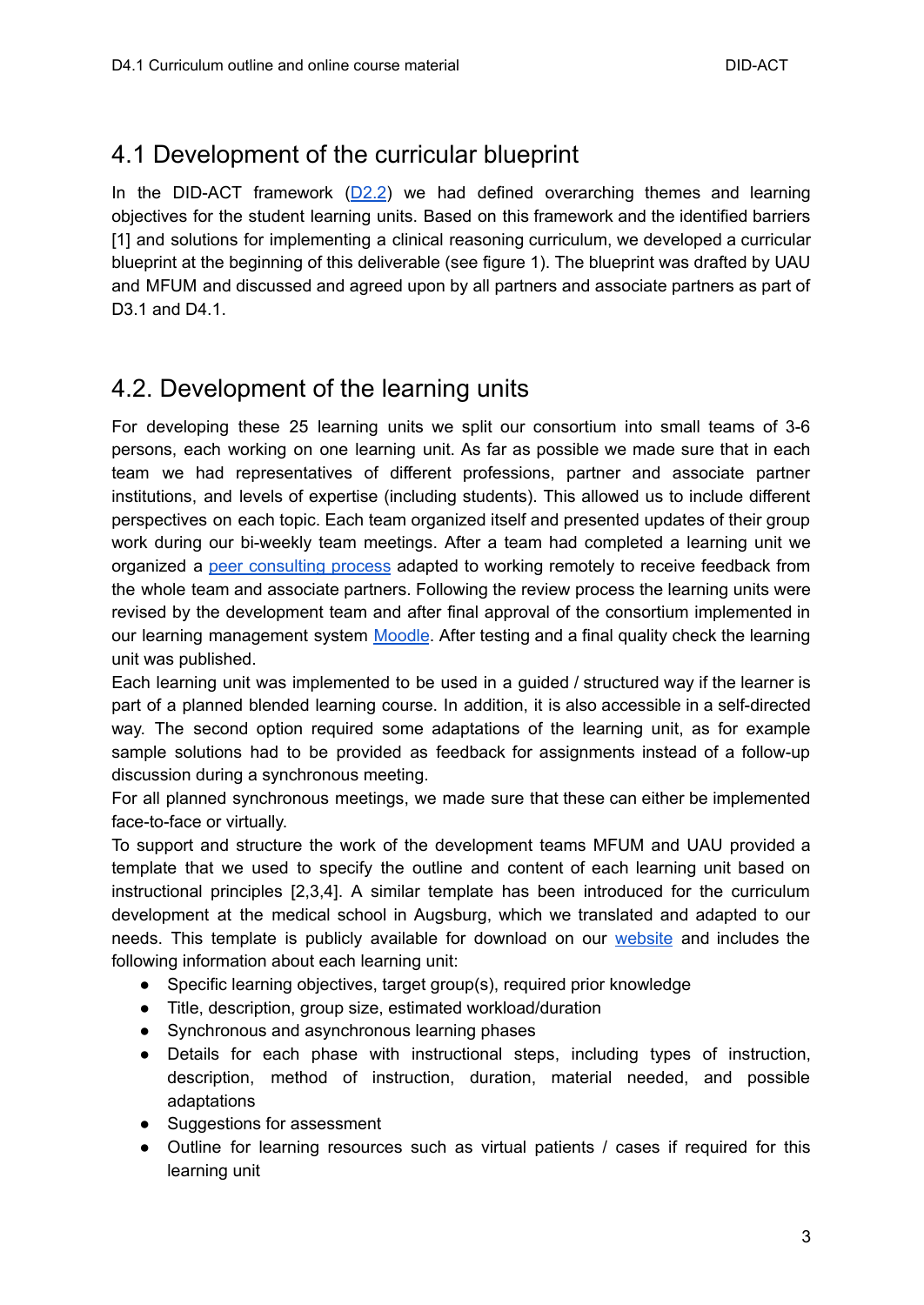Each template also included space for the review comments and an overview about potential teaching and assessment methods.

# <span id="page-3-0"></span>5. Results

The results of this deliverable are the curricular blueprint and the implemented learning units. Both will be summarized below, and are publicly available in our learning platform Moodle.

#### <span id="page-3-1"></span>5.1 Curricular blueprint

Figure 1 shows the curricular blueprint for the train-the-trainer (in blue) and the corresponding student (green, yellow, red) learning units. The colored dots in the left column indicate the themes a learning unit is covering. The white column on the right side stands for a collection of virtual patients with which students can deliberately deepen their clinical reasoning abilities. An interactive view and explanatory video is available on our website: [Curricular](https://did-act.eu/knowledge-base/quick-start-guide/) Blueprint

| <b>Theme</b>   | Novice Level                                                              | Intermediate Level                                     | <b>Advanced Level</b>                                     | Teaching Level                                                               |                                                                                                                  |  |
|----------------|---------------------------------------------------------------------------|--------------------------------------------------------|-----------------------------------------------------------|------------------------------------------------------------------------------|------------------------------------------------------------------------------------------------------------------|--|
|                | What is Clinical Reasoning                                                | What is Clinical Reasoning & Theories<br>into Practice | لغيغا                                                     | What is CR & Models & Theories (into<br>practice)                            | <b>O</b> Theories<br>خيفا<br><b>Ethical Aspects</b>                                                              |  |
|                | Dual Process Theory                                                       |                                                        |                                                           |                                                                              | Interprofessional) Collaboration<br><b>Errors &amp; Biases</b>                                                   |  |
|                | <b>Illness Scripts</b>                                                    |                                                        |                                                           |                                                                              | Gathering, interpreting &                                                                                        |  |
| ●              | OPT Model                                                                 |                                                        |                                                           |                                                                              | synthesizing information                                                                                         |  |
|                | HP's roles in clinical reasoning &<br>Differences & similarities among HP | Collaborate with others in CR & HPs                    |                                                           | Differences & similarities in CR among HP &                                  | Generating differential diagnoses<br>$\bigcirc$ Developing a treatment /                                         |  |
| ٠              | Collaborate with others in Clinical<br>Reasoning                          | and their role in health care                          |                                                           | HPs and their role in health care                                            | management plan<br>Patient perspective                                                                           |  |
| ◯              | Person-centred approach & role of<br>patient                              | Shared Decision Making in Clinical<br>Reasoning        | Shared Decision Making in Clinical<br>Reasoning           | Person-centred approach & role of patient                                    | Deliberate Practice with Virtual Patients<br><b>C</b> Teaching Clinical Reasoning<br>Self-Reflection & Attitudes |  |
| O              | Collect and prioritize key clinical<br>findings                           | $\overline{\phantom{a}}$                               | $\overline{\phantom{a}}$                                  |                                                                              | <b>Decision Making</b>                                                                                           |  |
|                | Biomedical Knowledge in Clinical<br>Reasoning                             |                                                        |                                                           | Information gathering, generating                                            | <b>Virtual Patients</b>                                                                                          |  |
| 88             | Generating differential diagnoses &<br>deciding about final diagnoses     | <b>Decision Support Systems</b>                        | <b>Decision Support Systems</b>                           | differential diagnoses, Decision making,<br>Treatment planning               |                                                                                                                  |  |
|                | OOO Developing a treatment/management<br>plan                             | Ethical aspects - patient management<br>& treatment    |                                                           |                                                                              |                                                                                                                  |  |
| $\circ\bullet$ | Biases, Cognitive (& system) errors                                       |                                                        | Biases (Cognitive &) system errors &<br>errors in the HPs |                                                                              | <b>go</b><br>Scenarios                                                                                           |  |
| $\bullet$      | Uncertainty                                                               | أخوقا                                                  | Uncertainty                                               | Attitudes towards discussing biases, errors,<br>uncertainty, self-reflection |                                                                                                                  |  |
| $\circ$        | Analyzing and avoiding errors                                             |                                                        | Analyzing and avoiding errors                             |                                                                              |                                                                                                                  |  |
| O              | Metacognition, reflection, & mental<br>training methods                   |                                                        | Metacognition, reflection, & mental<br>training methods   |                                                                              |                                                                                                                  |  |
|                |                                                                           |                                                        |                                                           | Application of clinical reasoning                                            |                                                                                                                  |  |
|                |                                                                           |                                                        |                                                           | DID-ACT student curriculum                                                   |                                                                                                                  |  |
|                |                                                                           |                                                        |                                                           | <b>Evaluation of CR learning</b>                                             |                                                                                                                  |  |
|                |                                                                           |                                                        |                                                           | teaching/assessment methods                                                  |                                                                                                                  |  |

*Figure 1: Curricular blueprint for the student curriculum on novice (green), intermediate (yellow), and advanced (red) and the train-the-trainer learning units (in gray).*

#### <span id="page-3-2"></span>5.2. Student learning units

The following figure shows the 15 learning units developed for the student curriculum on a novice level. The learning units can be accessed after registering for the moodle platform or login in with university credentials (EduGain). All course material is available in English, but if needed can also be translated in additional languages.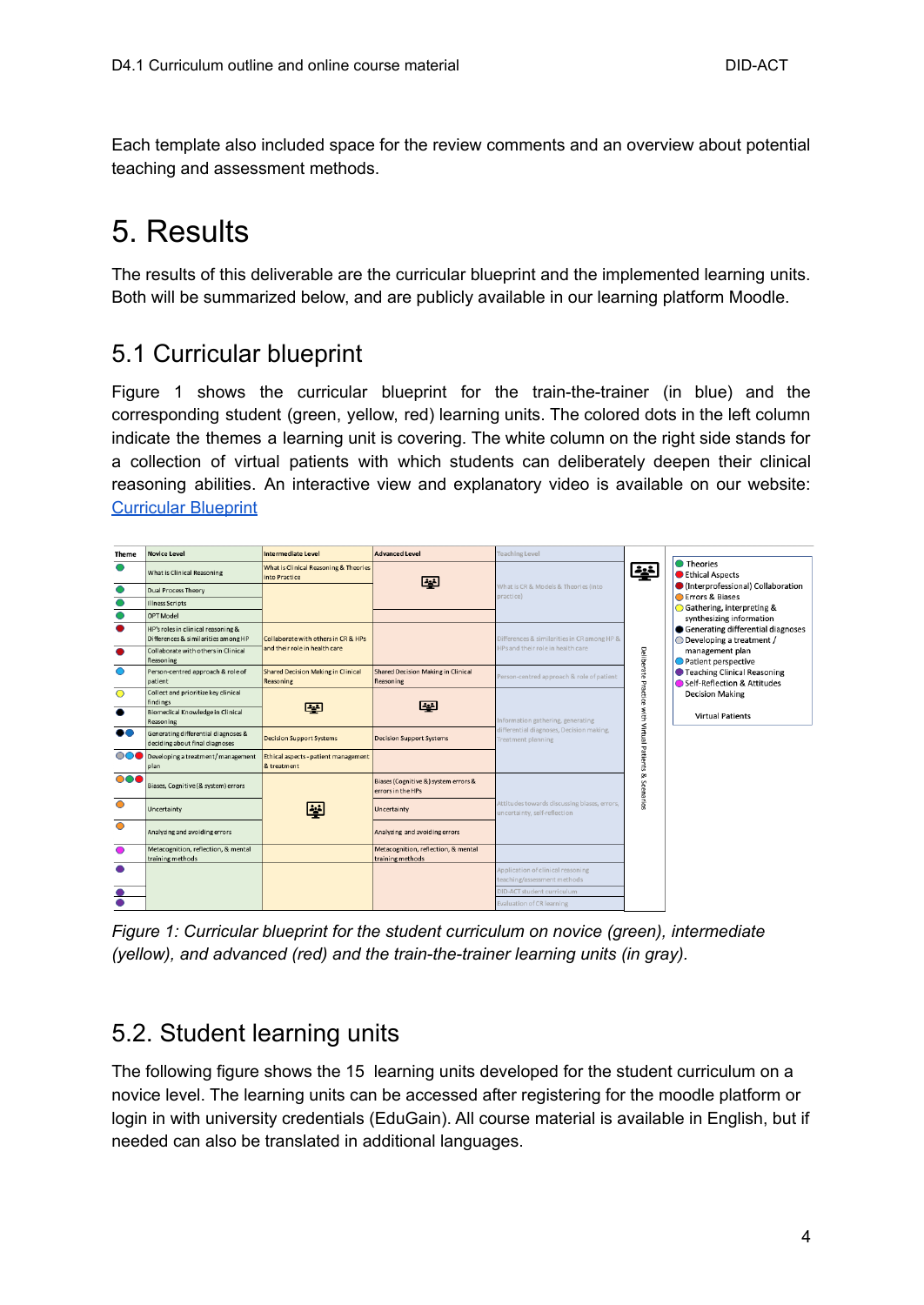| * did- DIDACT English (en) *<br>$\equiv$                                                        | Q You are not logged in. (Log in) |    |
|-------------------------------------------------------------------------------------------------|-----------------------------------|----|
| ₩ Home<br>Novice Level<br>Home / Courses / DID-ACT Clinical Reasoning Curriculum / Novice Level |                                   |    |
| Course categories:<br>DID-ACT Clinical Reasoning Curriculum / Novice Level                      | ÷                                 |    |
| What is Clinical Reasoning - An introduction                                                    |                                   | i  |
| C Health profession roles in clinical reasoning                                                 |                                   | i. |
| C: Person-centered approach to clinical reasoning                                               |                                   | i  |
| <b>Dual Process Theory</b>                                                                      |                                   | i. |
| <b>D</b> Illness Scripts                                                                        |                                   | i  |
| Using the Outcome Present State Test Model                                                      |                                   | i. |
| <b>Biomedical Knowledge and Clinical Reasoning</b>                                              |                                   | i  |
| Collect and prioritize key clinical findings/problems                                           |                                   | i  |
| C Generating differential diagnoses and deciding about final diagnosis                          |                                   | i  |
| <b>Developing a treatment plan</b>                                                              |                                   | i  |
| 83 Biases and cognitive errors - an Introduction                                                |                                   | ÷  |
| <b>Oncertainty</b>                                                                              |                                   | i  |
| C. Metacognition, reflection and models for reflection                                          |                                   | i  |
| Analyzing and avoiding errors                                                                   |                                   | i  |
|                                                                                                 |                                   |    |

*Figure 2: Overview of the student learning units on novice level in [Moodle](https://did-act.instruct.eu/course/index.php?categoryid=9)*

The outline, description, and all required material for teaching these learning units is provided on the moodle platform in the course DID-ACT student [curriculum](https://did-act.instruct.eu/course/view.php?id=8).

#### <span id="page-4-0"></span>5.3 Virtual patient collection

In addition to the structured learning units we integrated 75 virtual patients for self-study of the following topics:

- Illness Scripts
- Collecting and prioritizing key clinical findings
- Generating differential diagnoses and deciding about final diagnoses
- Developing a treatment / management plan

These virtual patients have not been developed as part of DID-ACT, but originate from a former Marie Curie [fellowship](http://www.virtualpatients.net) and will be further developed and extended within the [iCoViP](http://www.icovip.eu) Strategic [partnership.](http://www.icovip.eu) These virtual patients are hosted by Instruct in the learning system CASUS and are linked from the DID-ACT moodle and are accessible via EduGain or self-registration. Figure 3 shows a screenshot of the course in CASUS, which covers a wide range of key symptoms and differential diagnoses.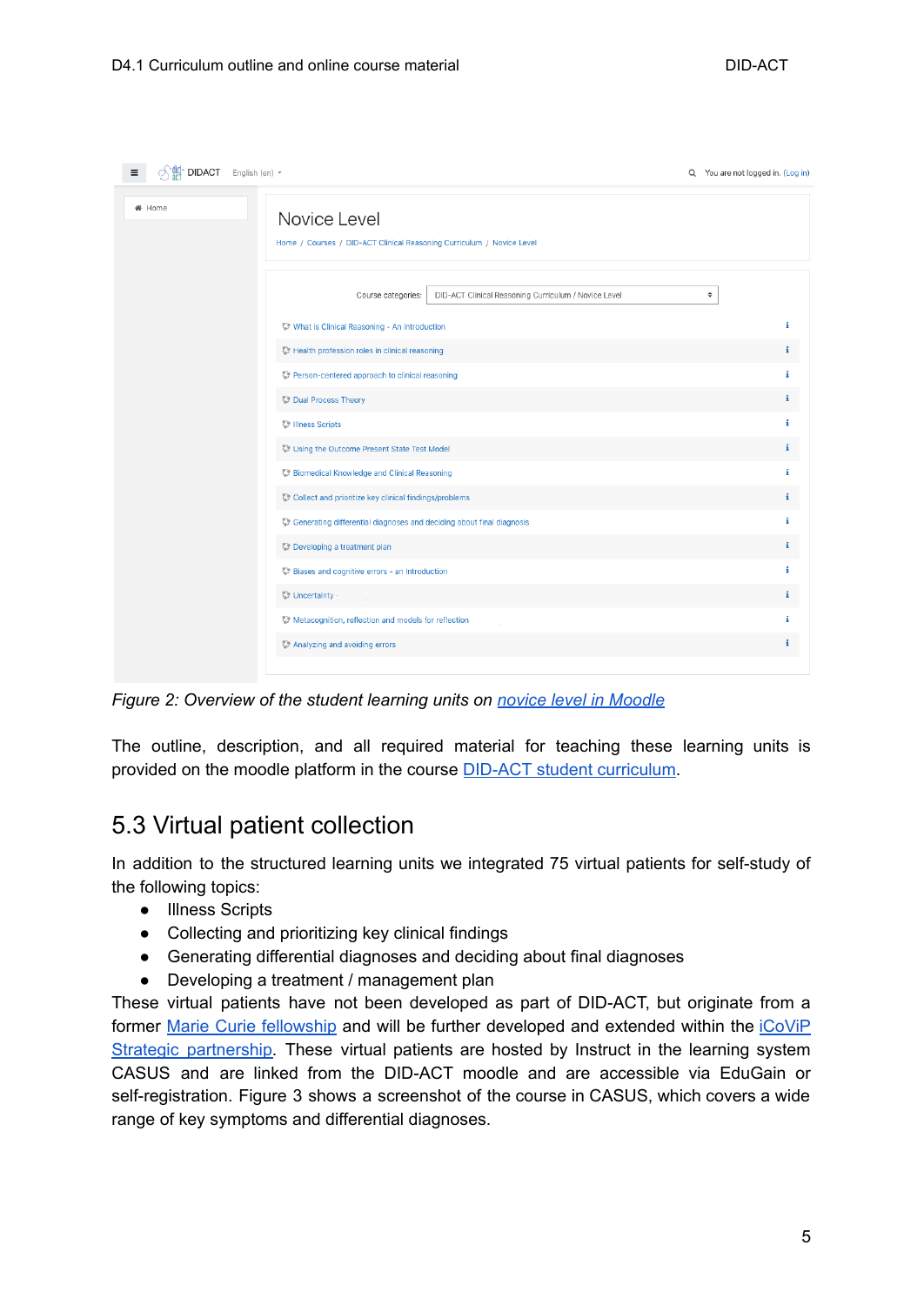|                      | > Course Dashboard > Clinical Reasoning Training (English cases) >                                                                                                                                                                                                                                                                                                    |                    | <b>2</b> Help<br>Hege Inga $\vee$<br>Go to                                                                              |
|----------------------|-----------------------------------------------------------------------------------------------------------------------------------------------------------------------------------------------------------------------------------------------------------------------------------------------------------------------------------------------------------------------|--------------------|-------------------------------------------------------------------------------------------------------------------------|
|                      | Clinical Reasoning Training (English cases)   76 cases in course                                                                                                                                                                                                                                                                                                      |                    | <b>2</b> Recent activities                                                                                              |
|                      |                                                                                                                                                                                                                                                                                                                                                                       | Q Search<br>Search | Case:<br>Melanie Weber (Cards: 4 / 7)                                                                                   |
| Learning objectives: | You will be able to analyze, interpret, and prioritize key clinical findings.<br>You will be able to identify and prioritize the most likely diagnoses based on the information provided.<br>You will be able to suggest appropriate treatment, therapeutic and prophylactic procedures<br>You will be able to compose a concise summary statement about the patient. |                    | Case:<br>Leoni Teichert (Cards: 2 / 7)<br>Case:<br>Thomas Sachs (Cards: 0 / 9)<br><b><i>C</i><sub>1</sub></b> Resources |
|                      | Email of the tutor: support@casus.eu<br>Did you evaluate the course? C Evaluate course                                                                                                                                                                                                                                                                                |                    | What is Clinical Reasoning?<br><b>El Cognitive Errors and Biases</b><br>He How to write a Summary Statement             |
|                      | <b>Update COVID-19</b><br>Last update: April 2, 2020                                                                                                                                                                                                                                                                                                                  |                    |                                                                                                                         |
| M                    | <b>Valentina Nadler</b><br>Authors: Inga Hege<br>Last update: March 30, 2020<br>Licence: ((cc) BY-NO-5A                                                                                                                                                                                                                                                               | Actions $\vee$     | <b>III</b> Summary                                                                                                      |
|                      | <b>Leoni Teichert</b><br>Last update: April 3, 2020<br>Licence: ((cc)) BY-NO-SA                                                                                                                                                                                                                                                                                       | Actions $\vee$     | sc<br>More charts                                                                                                       |
| $\triangledown$      | <b>Alan Britten</b><br>Authors: Medizinische Klinik LMU München<br>Last update: October 21, 2016<br>Licence: ((cc) BYENGESA                                                                                                                                                                                                                                           | Actions $\vee$     | <b>Course Certificates</b><br>۰                                                                                         |
| 000                  | <b>Melanie Weber</b><br>Authors: Medizinische Klinik LMU München<br>Last update: October 15, 2016<br>Licence: ((ce) BY-NC-SA                                                                                                                                                                                                                                          | Actions $\vee$     | $^{\circ}$<br>Requirement for certificate not yet fulfilled.                                                            |
| 0000                 | <b>Carl Zimmerman</b><br>Authors: Medizinische Klinik LMU München, Geisel Medical School at<br>Dartmouth<br>Last update: October 15, 2016<br>Licence: ((cc) Brancast                                                                                                                                                                                                  | Actions $\vee$     | > Mobile Theme                                                                                                          |
| 000                  | <b>Lilly Coster</b><br>Authors: Medizinische Klinik LMU München<br>Last update: November 22, 2016<br>Linenger <i>Laboratory</i>                                                                                                                                                                                                                                       | Actions $\vee$     |                                                                                                                         |

<span id="page-5-0"></span>*Figure 3: Screenshot of the course with virtual patients in CASUS.*

### 6. Conclusions

Our previous work on the curricular framework and the identified barriers and solutions for providing a student curriculum was a valuable basis for this implementing the learning units. The described approach for developing the student learning units allowed us to include many different perspectives on clinical reasoning from partners and associate partners. Similar to the development of the train-the-trainer course, the development was challenging in terms of discussing and agreeing on aspects of the learning units, finding time-slots for virtual meetings, and merging the different perspectives and ideas. However, we believe that our approach led to richer learning units with a wide applicability in other schools.

### <span id="page-5-1"></span>7. References

1. Sudacka M, Adler M, Durning SJ, Edelbring S, Frankowska A, Hartmann D, u. a. Why is it so difficult to implement a longitudinal clinical reasoning curriculum? A multicenter interview study on the barriers perceived by European health professions educators. BMC Med Educ. 2021;21(1):575.